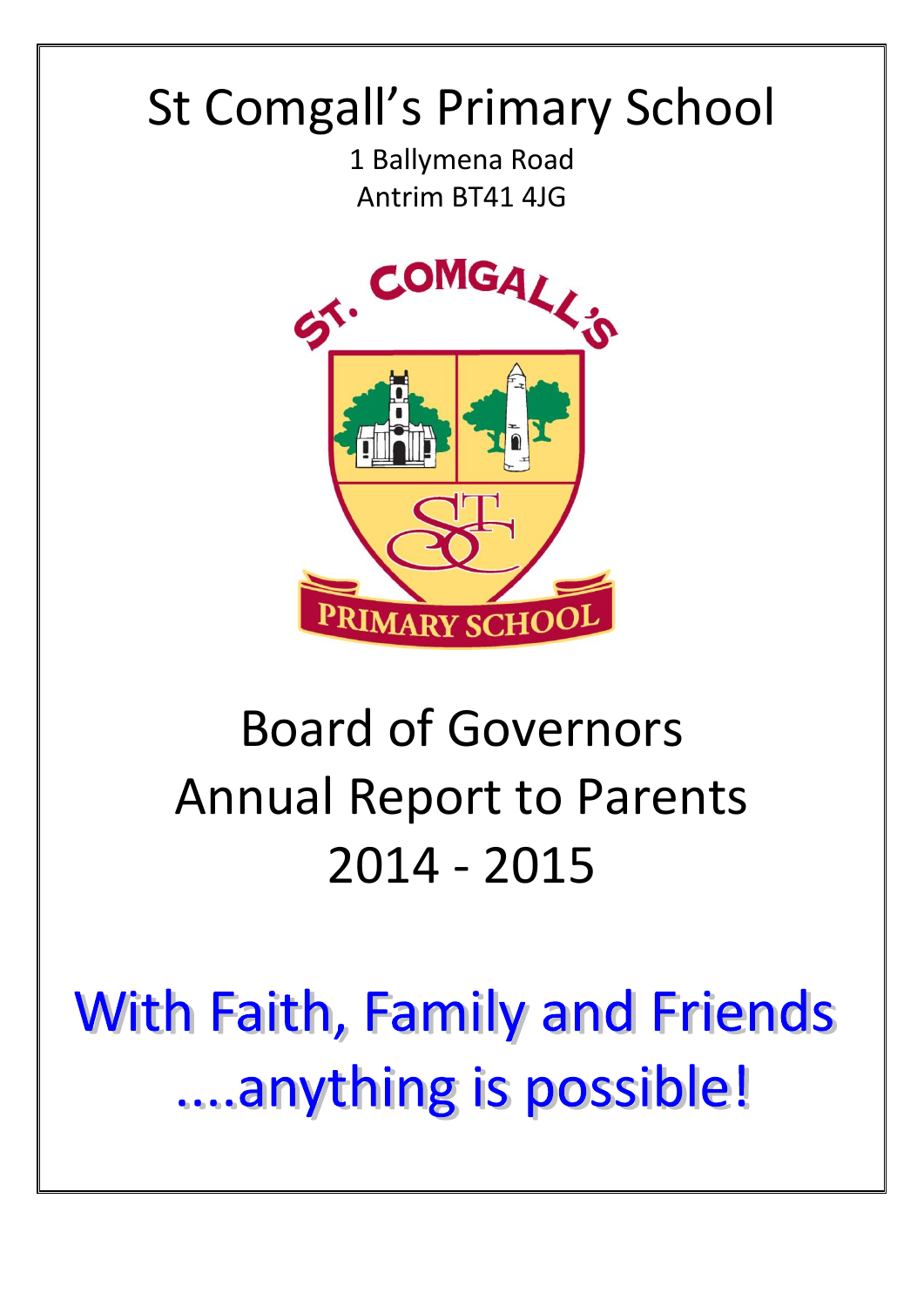#### **ANNUAL BOARD OF GOVERNORS REPORT – ST COMGALL'S PS ANTRIM (14-15) Board of Governors 14 - 15**

Rev Fr S Emerson Chair Person & Trustee

Mrs R Lynch Vice Chair & EA

Mr P Murray DENI

Mr S Marley **Trustee** 

Mr D Callan **Education Authority** 

Mrs S Barwick Trustee

Mr B Michael **Trustee** 

Mr J Matthews Secretary

Mrs M Hannigan Teacher Governor

Mrs C Gillan **Parent Governor** 

**Annual BOG Report to Parents - 2 - Academic year 2014 - 2015**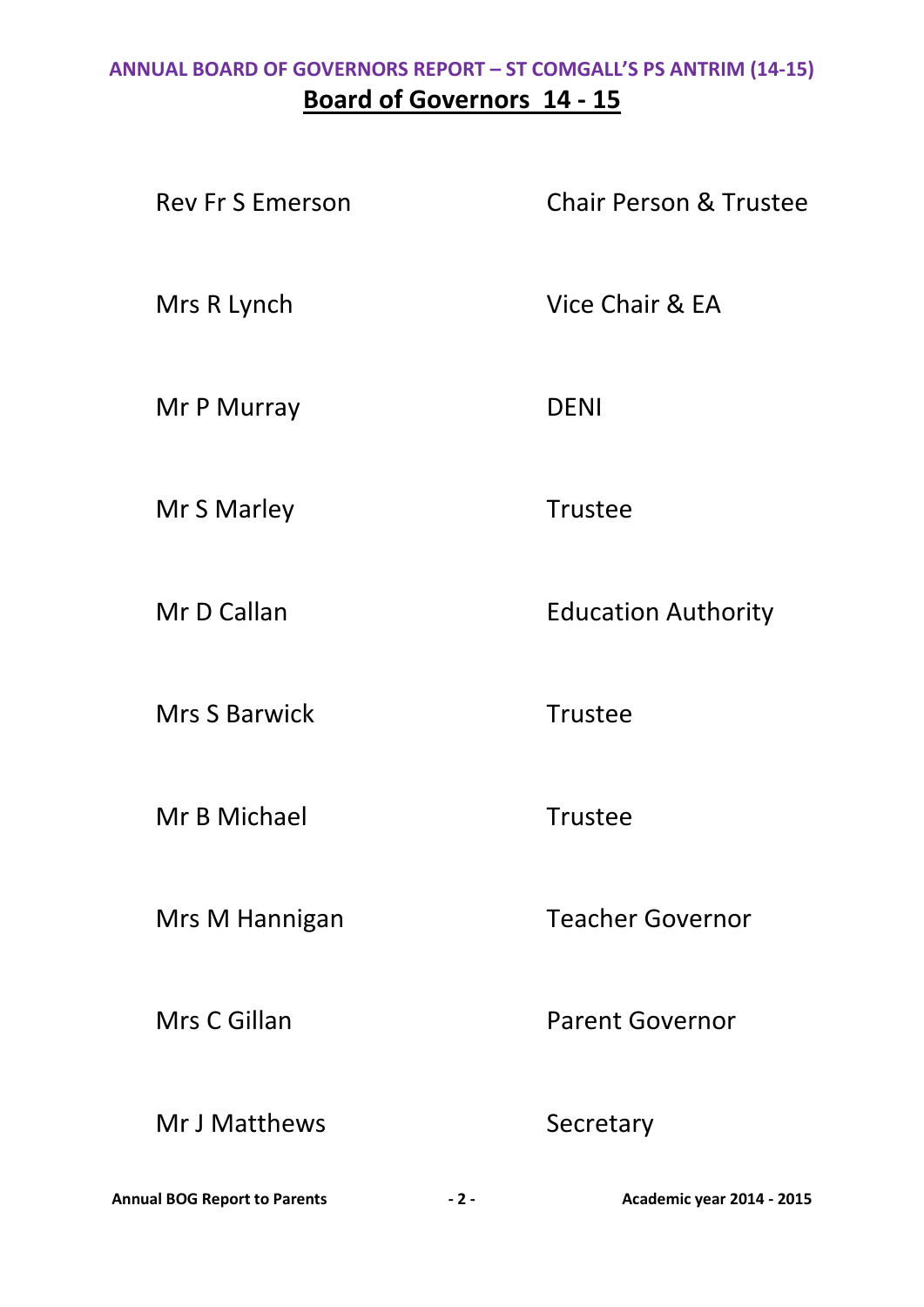Staffing consisted of one principal, one vice-principal, 20 class teachers, one teacher – full time special needs teacher, one part time Newcomer teacher, three peripatetic music teachers and one peripatetic literacy support teacher.

Teaching duties for the staff were as follows:

| Junior Reception & Part-time Music |               |              | Mrs McCaughan          |               |
|------------------------------------|---------------|--------------|------------------------|---------------|
| Year 1                             | Mrs O Neill   | Mrs Mullan   | Mrs Ntareme            | Miss Reynolds |
|                                    |               | Mrs Walsh*   | Miss Gallagher*        |               |
| Year 2                             | Mrs Ewing     | Mrs Magee    | <b>Miss McAllister</b> |               |
|                                    | Mrs McGrath*  | Miss Neill*  |                        |               |
| Year 3                             | Mr Henry      | Mrs Devine   | Mrs Black              |               |
| Year 4                             | Mrs Kelly     | Mrs Quinn    | Mrs O'Donnell          |               |
|                                    |               | Mrs McGrath* |                        |               |
| Year 5                             | Mrs Duffy     | Mr McShane   |                        |               |
| Year 6                             | Mrs Hannigan  | Mr Phillips  |                        |               |
| Year 7                             | Mr McLaughlin | Mr Jones     |                        |               |

\* Maternity teacher cover

| Principal                    | Mr Matthews        |
|------------------------------|--------------------|
| <b>Vice Principal</b>        | Mrs McIntyre       |
|                              |                    |
| <b>Special Needs Teacher</b> | Mrs O'Neill        |
| Newcomer Teacher             | Miss O'Sullivan    |
|                              |                    |
| <b>School Psychologist</b>   | Mrs Gillespie      |
| Peripatetic Music            | Mr Lowry (Strings) |
|                              | Mr Doherty (Wind)  |
|                              | Mr Heron (Strings) |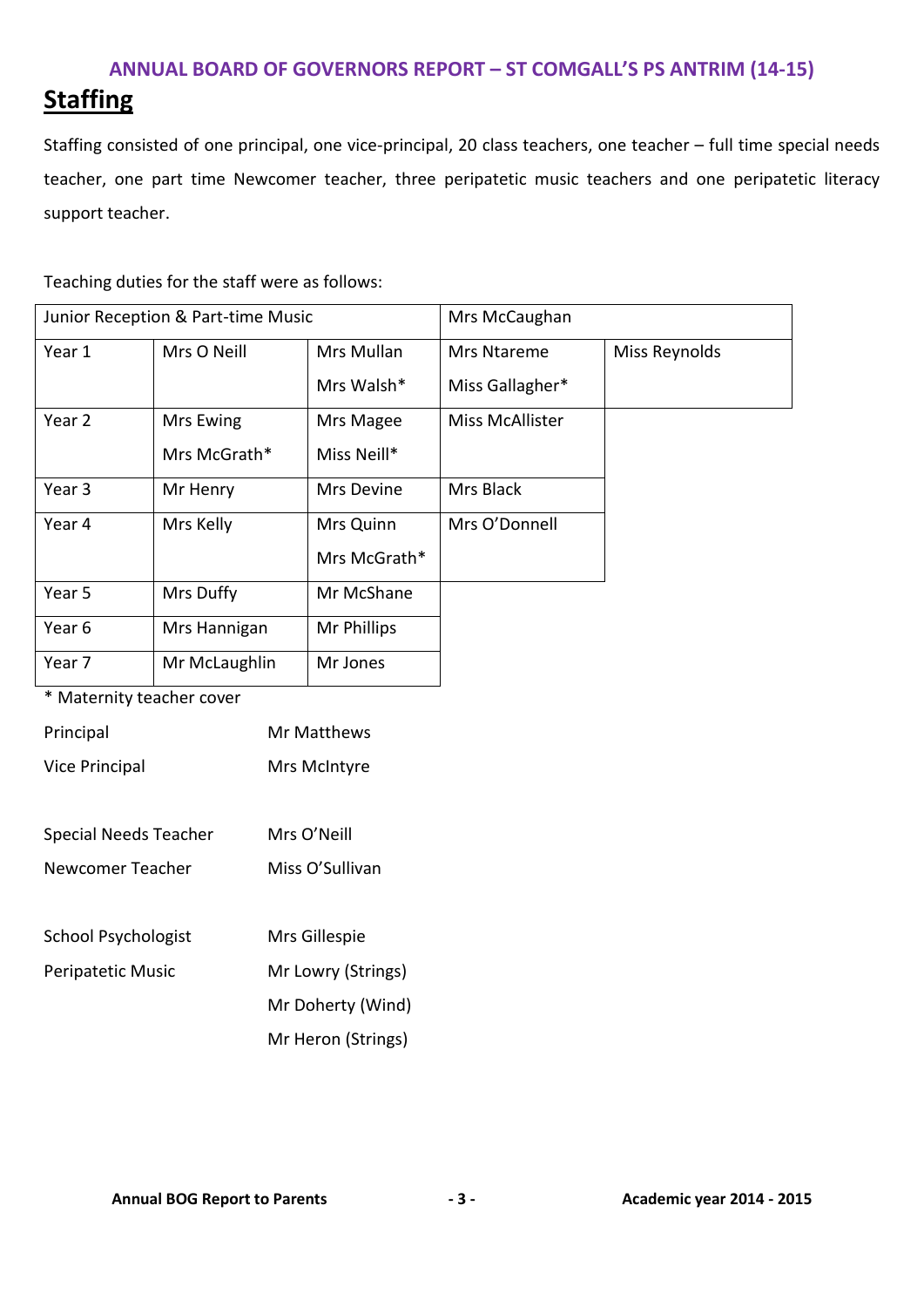#### **Ancillary and Auxiliary**

| Office Staff | Mrs McCollum |
|--------------|--------------|
|              | Mrs Mallon   |

| <b>Classroom Assistants</b>             |              |             |                |                                                                    |            |
|-----------------------------------------|--------------|-------------|----------------|--------------------------------------------------------------------|------------|
| Mrs. Walker                             |              | Mrs Quigg   |                |                                                                    |            |
| Mrs. Hirst                              |              | Mrs Craig   |                |                                                                    |            |
| Miss Lavery                             |              |             | Mrs. Murphy    |                                                                    |            |
| Mrs Jones                               |              | Mrs Hamill  |                |                                                                    |            |
| <b>Miss Begg</b>                        |              | Miss McKay  |                |                                                                    |            |
| Mrs. O'Neill                            |              |             | Mrs. Hunter    |                                                                    |            |
| Mrs. Hussain                            |              | Mrs. Dalton |                |                                                                    |            |
| Mrs. Western                            |              |             | Mrs Trelford   |                                                                    |            |
| Mrs Moran                               |              |             | Mrs. Hegarty   |                                                                    |            |
| Mrs. Magee                              |              |             | Mrs McLaughlin |                                                                    |            |
|                                         |              |             |                |                                                                    |            |
| <b>Cleaning Staff:</b>                  |              |             |                | Mrs Trelford, Ms Traneltye, Ms Burdriene, Ms McGuinness, Ms Zareba |            |
| <b>Building Supervisor:</b>             | Mr Lavery    |             |                |                                                                    |            |
| <b>Crossing Patrol Staff:</b>           | Mrs Clyde    |             | Mrs McCartney  |                                                                    |            |
|                                         |              |             |                |                                                                    |            |
| <b>Supervisory</b><br><b>Assistants</b> |              |             |                |                                                                    |            |
| Mrs Clyde                               | Mrs Trelford |             | Mrs O'Neill    | Mrs Dalton                                                         | Miss McKay |
| Mrs Murphy                              | Mrs Western  |             | Mrs Hunter     | & Whole CA Team.                                                   |            |
|                                         |              |             |                |                                                                    |            |

**Chaplains:** Fr Emerson Fr McGrath

#### **Appointments, Promotions and Resignations**

Mrs McIntyre took up post on 1 September 2014 as Vice Principal of the school.

Mrs McCaughan was appointed as Senior Teacher with responsibility for Foundation and KS1 and The Arts Mr McShane was appointed as Senior Teacher with responsibility for Staff Development and PDMU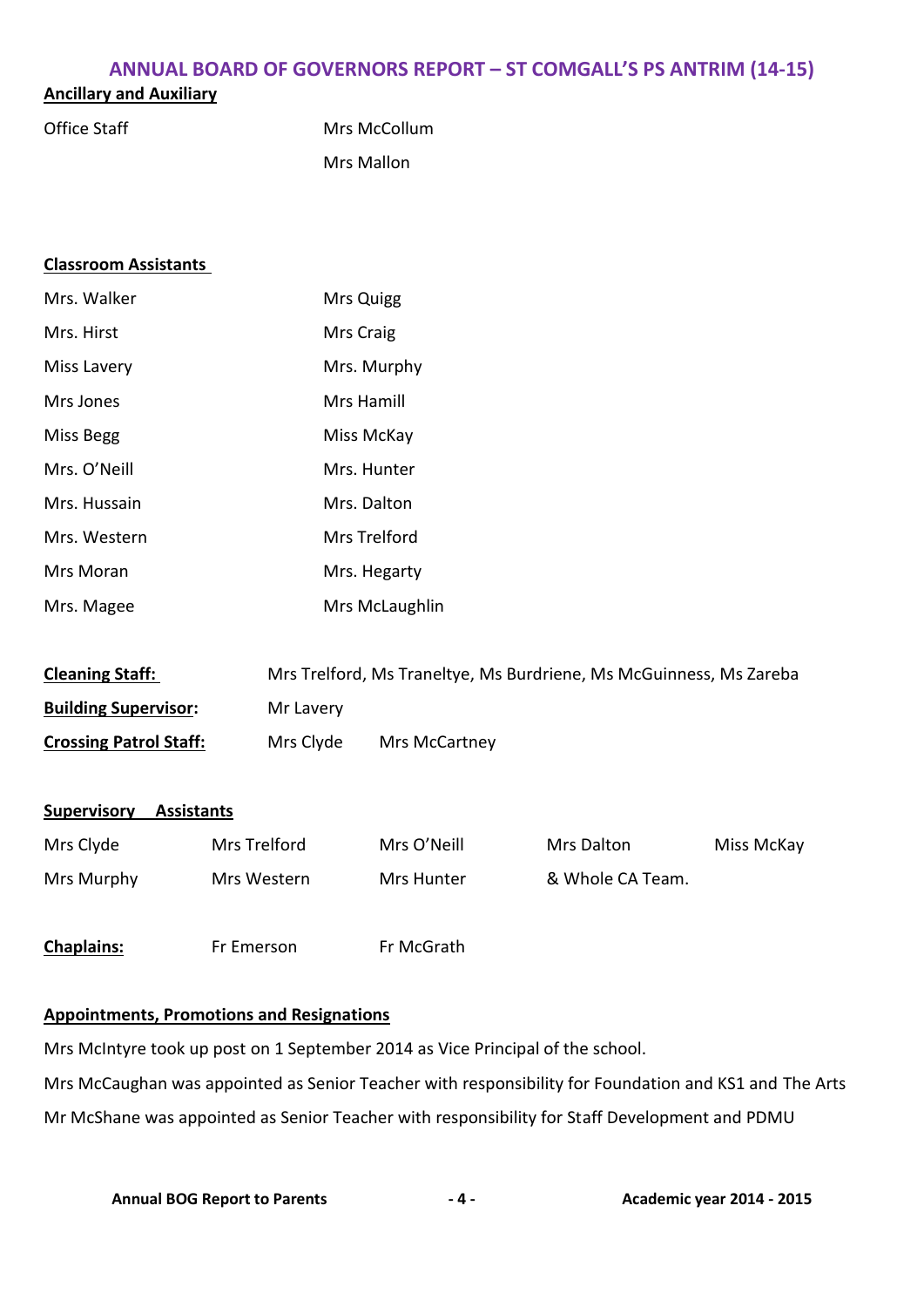#### **PRSD, Beginning Teachers and Early Professional Development**

#### **Performance Review Staff Development (PRSD)**

All staff were reviewed as part of the PRSD which focussed on delivery of lessons to enhance learning

Mr Matthews successfully completed his PRSD with CCMS and Governor reviewers.

#### **Induction & EPD**

Two teachers successfully completed Beginning Teacher Induction Training

Miss Gallagher (Induction) Miss Neill (Induction)

Two teachers successfully completed Early Professional Development Training

Miss McMullan (EPD) Mrs O Donnell (EPD)

#### **Student Placements**

#### Teaching Students:

One teaching student's placement was facilitated within year 6. The student was from Cumbria University.

The Student teacher successfully completed their practice.

Two part-time NVQ placements were facilitated in Foundation – Students from colleges of further Education.

#### **Staff Development**

Please find below the staff development that has taken place Sept 2014 – June 2015.

| Date     | <b>Training</b>                           |
|----------|-------------------------------------------|
| 22/09/14 | Cred Training, 2 Teachers                 |
| 24/09/14 | SEN CPD Training, 2 Teachers              |
| 24/09/14 | Play Board Training, All Teachers         |
| 06/10/14 | SEN CPD Training, 2 Teachers              |
| 20/10/14 | SEN CPD Training, 2 Teachers              |
| 03/11/14 | SEN CPD Training, 2 Teachers              |
| 10/11/14 | <b>CAPITA Training, All Teachers</b>      |
| 12/11/14 | BT Training, 1 Teacher                    |
| 13/11/14 | AR – Primary Movement Training, 1 Teacher |
| 14/11/14 | RTU Training, 1 Teacher                   |
| 17/11/14 | SEN CPD Training, 2 Teachers              |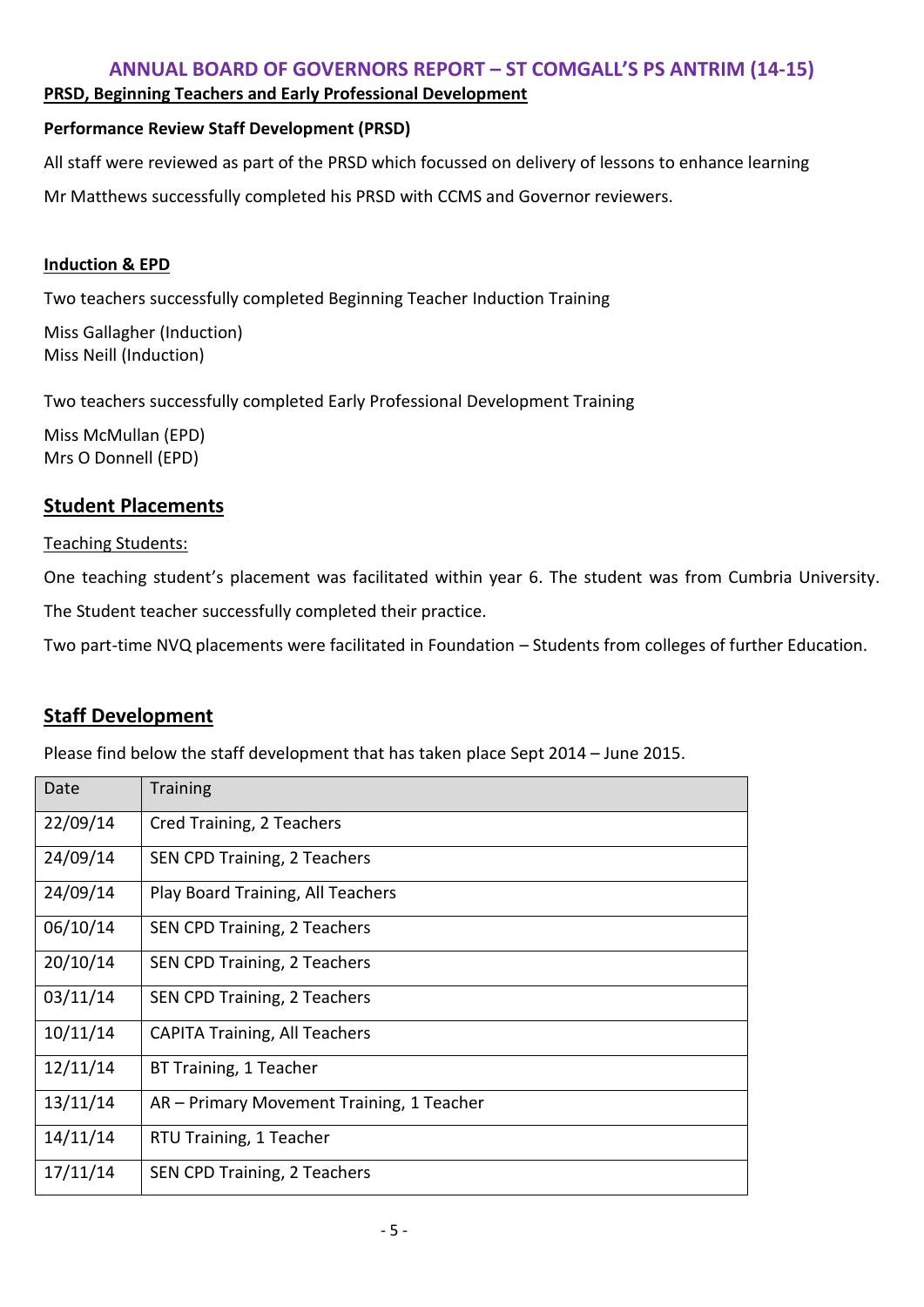| 20/11/14 | AR - Primary Movement Training, 1 Teacher |
|----------|-------------------------------------------|
| 26/11/14 | BT Training, 1 Teacher                    |
| 27/11/14 | AR - Primary Movement Training, 1 Teacher |
| 01/12/14 | SEN CPD Training, 2 Teachers              |
| 02/12/14 | BT Training, 1 Teacher                    |
| 08/12/14 | SEN CPD Training, 2 Teachers              |
| 28/01/15 | Epi Pen Training, 1 Teacher               |
| 04/02/15 | UNISON training 1 staff member 5 days     |
| 14/04/15 | <b>SEN Training, Classroom Assistants</b> |
| 29/04/15 | NISPA Training 1 staff member (10 days)   |
| 19/05/15 | Peer Mediation Training, 2 Teachers       |

#### **Leadership Training**

| 23/10/14 | <b>CCEA Moderation</b>                       |
|----------|----------------------------------------------|
| 04/11/14 | RTU VP Training, Mrs McIntyre                |
| 09/01/15 | RTU Training, Mrs McIntyre                   |
| 22/01/15 | Designated Teacher Training, Mrs McIntyre    |
| 23/01/15 | Designated Teacher Training, Mrs McIntyre    |
| 26/01/15 | Q Skills Training, Mrs McIntyre              |
| 04/03/15 | Legal Training, Mr Matthews                  |
| 11/03/15 | E-learning Training, Mr Matthews             |
| 19/03/15 | <b>CCEA Moderation Training, Mr Matthews</b> |
| 20/03/15 | <b>CCEA Moderation Training, Mr Matthews</b> |
| 23/03/15 | CCEA Moderation, Mr Matthews (5 days)        |
| 16/04/15 | <b>RTU Training, Mrs McIntyre</b>            |
| 24/06/15 | Risk Assessment Training, Mrs McIntyre       |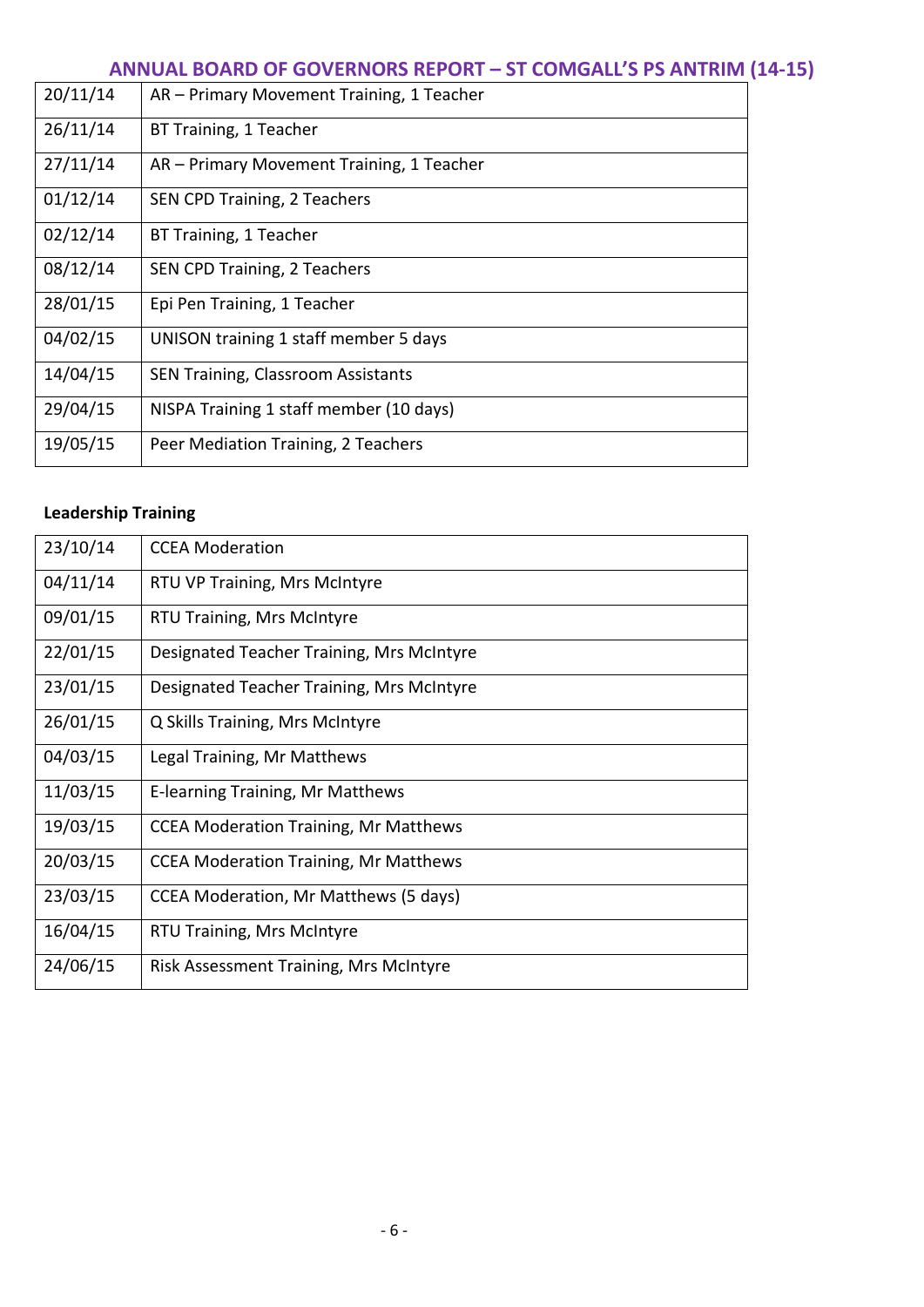### **Child Protection Information and Pastoral Care Information 14-15**

#### **TRAINING:**

Mrs McIntyre attended Child Protection training for Designated Teachers 22/23<sup>rd</sup> January 2015 Mrs McIntyre delivered Child Protection training to

- all teachers on Monday 29th January 2015
- classroom assistants (including St. Comgall's Playgroup staff) on 3<sup>rd</sup> February 2015
- Canteen staff/ auxiliary staff  $4^{th}$  February 2015

#### **ANTI BULLYING WEEK**

- We celebrated Anti Bullying Week in October
- PSNI presented an Cyber Bullying information session to children
- The children completed work linked to Anti Bullying
- All pastoral arrangements were monitored throughout the school.
- Whole school participation in programme of activities/events/competitions and special assembly during anti-bullying week. This engaged the children and focused on this important message.

#### **VISIT FROM CHILDLINE**

Primary 6 and 7 children completed an assembly and workshop with ChildLine on  $16/17<sup>th</sup>$  June. The purpose of this work was to enable children to be more aware of how to keep themselves safe inside and outside of school, and who to turn to if they have difficulties.

#### *Special Educational Needs Information*

#### **Throughout the year the school worked closely with MASTS/ Educational Psychology/ Speech & Language Therapists/ ASD Team/ Behaviour Support Team to support children on the SEN register**

#### **TRAINING**

- Mrs McIntyre attended Leadership and Management Capacity Building Programme training for Special Educational Needs Coordinators on 13/14<sup>th</sup> October 2014
- Mrs McIntyre delivered training to teachers 23<sup>rd</sup> March
- As a result of consultation with teachers the current format of IEPs was revised and a new format agreed upon and implemented

#### End of Key Stage Assessment

Due to teaching union industrial action, levels at end of Key Stage were not assigned or submitted to CCEA.

#### **Transfer Interviews**

The Principal met with the parents of all Year 7 pupils for transfer interviews.

All first choices have been outlined below: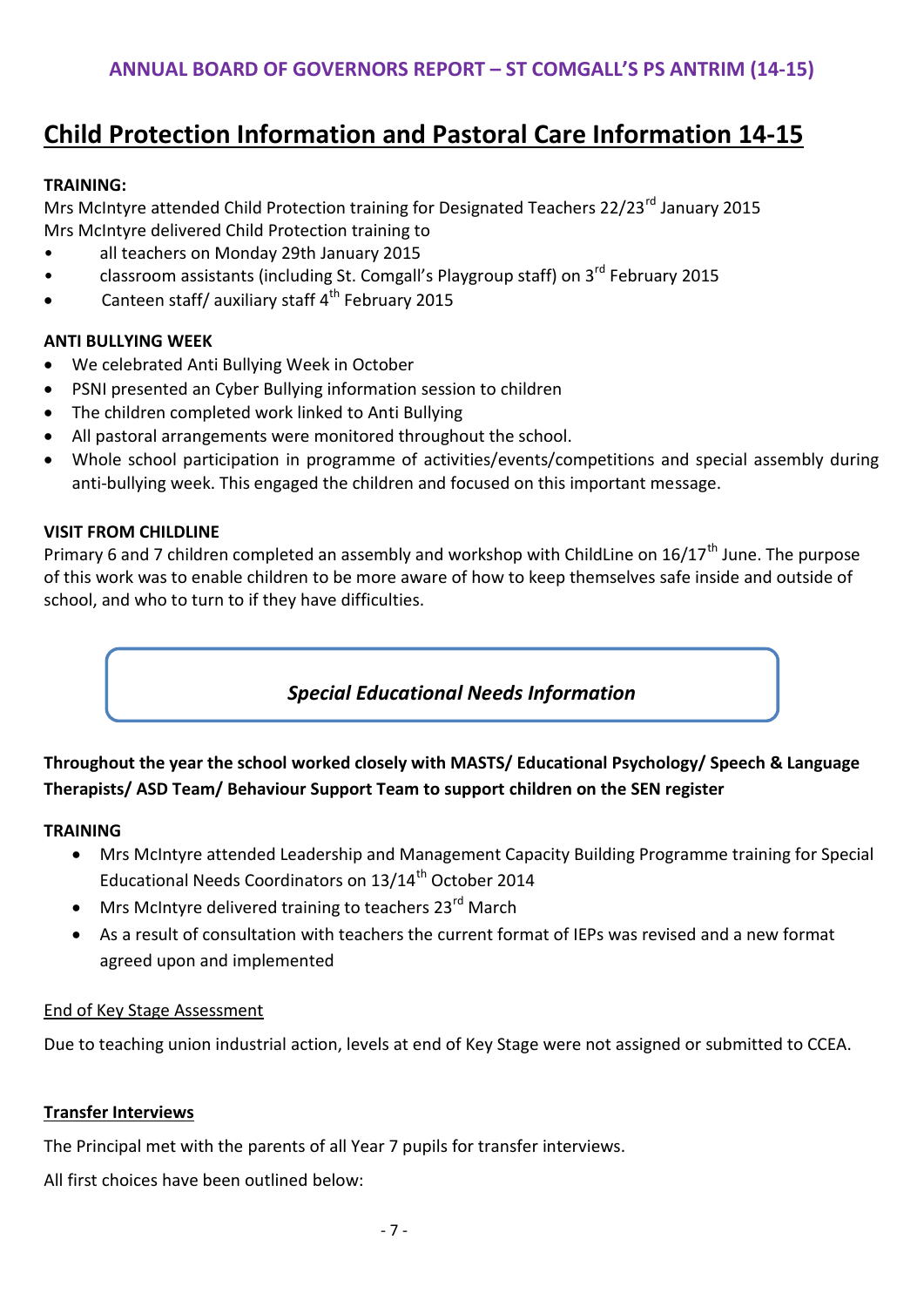|                                     | <b>1st CHOICE</b> |
|-------------------------------------|-------------------|
| <b>St.Bendict's College</b>         | 8                 |
| St. Louis' Grammar                  | 25                |
| <b>St. Patrick's B'mena</b>         | $\mathbf{2}$      |
| <b>Edmund Rice College</b>          | $\overline{2}$    |
| <b>Slemish College (Integrated)</b> | 7                 |
| <b>Antrim Grammar</b>               | 8                 |
| <b>Sperrin College (Integrated)</b> | 1                 |
| St. Mary's M'Felt                   | 3                 |
| St. Malachy's College B'Fast        | 0                 |
| <b>Parkhall Integrated</b>          | 1                 |
| <b>TOTAL</b>                        | 57                |

#### **Health and Safety**

Four successful fire drills carried out throughout the year.

#### **Monitoring and Evaluating**

The following areas have been monitored and evaluated throughout the school year.

 Literacy / Numeracy / Report writing / vision / playground facilities & activities / writing / planning by teachers / Pastoral policies / School Leadership structure / After schools clubs / P.1 Curriculum Night / Maths planning / teacher knowledge of all SEN procedures & practices / Writing Genres / Staff development / PIM, PIE & NRIT for Literacy & Numeracy / strategic school plan for 14/15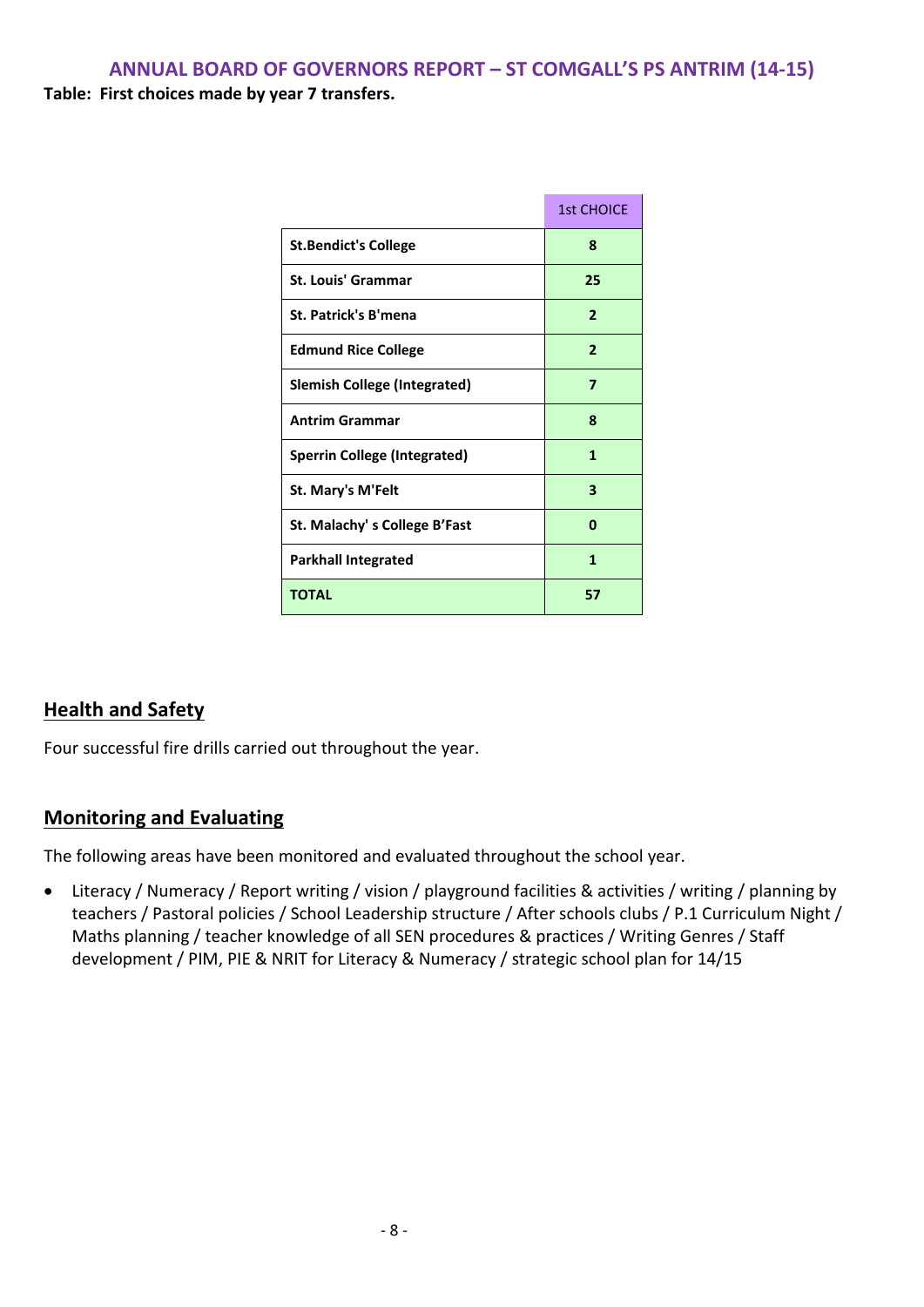#### **ANNUAL BOARD OF GOVERNORS REPORT – ST COMGALL'S PS ANTRIM (14-15) Attendance outline 2014 – 2015**

|                   | Attendance    | Attendance    | Attendance<br>Increase / Decrease |                          |
|-------------------|---------------|---------------|-----------------------------------|--------------------------|
| <b>Year Group</b> | $2014 - 2015$ | $2013 - 2014$ | 2012-2013                         | figures 14-15 from 13/14 |
| 1                 | 95.5%         |               |                                   |                          |
| 2                 | 94.9%         | 95.3%         |                                   | $-0.4%$                  |
| 3                 | 95.6%         | 94.9%         | 94.2 %                            | $+0.7%$                  |
| 4                 | 95.6%         | 95.8%         | 95.2%                             | $-0.2%$                  |
| 5                 | 96.6%         | 96.2%         | 95.7%                             | $+0.4%$                  |
| 6                 | 94.0%         | 94.8%         | 94.8%                             | $-0.8%$                  |
| 7                 | 96.7%         | 96.1%         | 96.3%                             | $+0.6%$                  |
| Whole School      | 95.4%         | 95.5%         | 95 %                              | $-0.1%$                  |

#### **Classes & PTR**

There were a total of 20 classes.

The overall teacher pupil ratio in the primary school was 23 children.

#### **LMS (Local Management of Schools)**

The school's LMS Budget April 14 - 15 was £1,414,563 The financial year ended in a planned surplus of £21,962 re. resources and staffing.

# The following sections outline some of the highlights / events that have taken place in the school year 14-15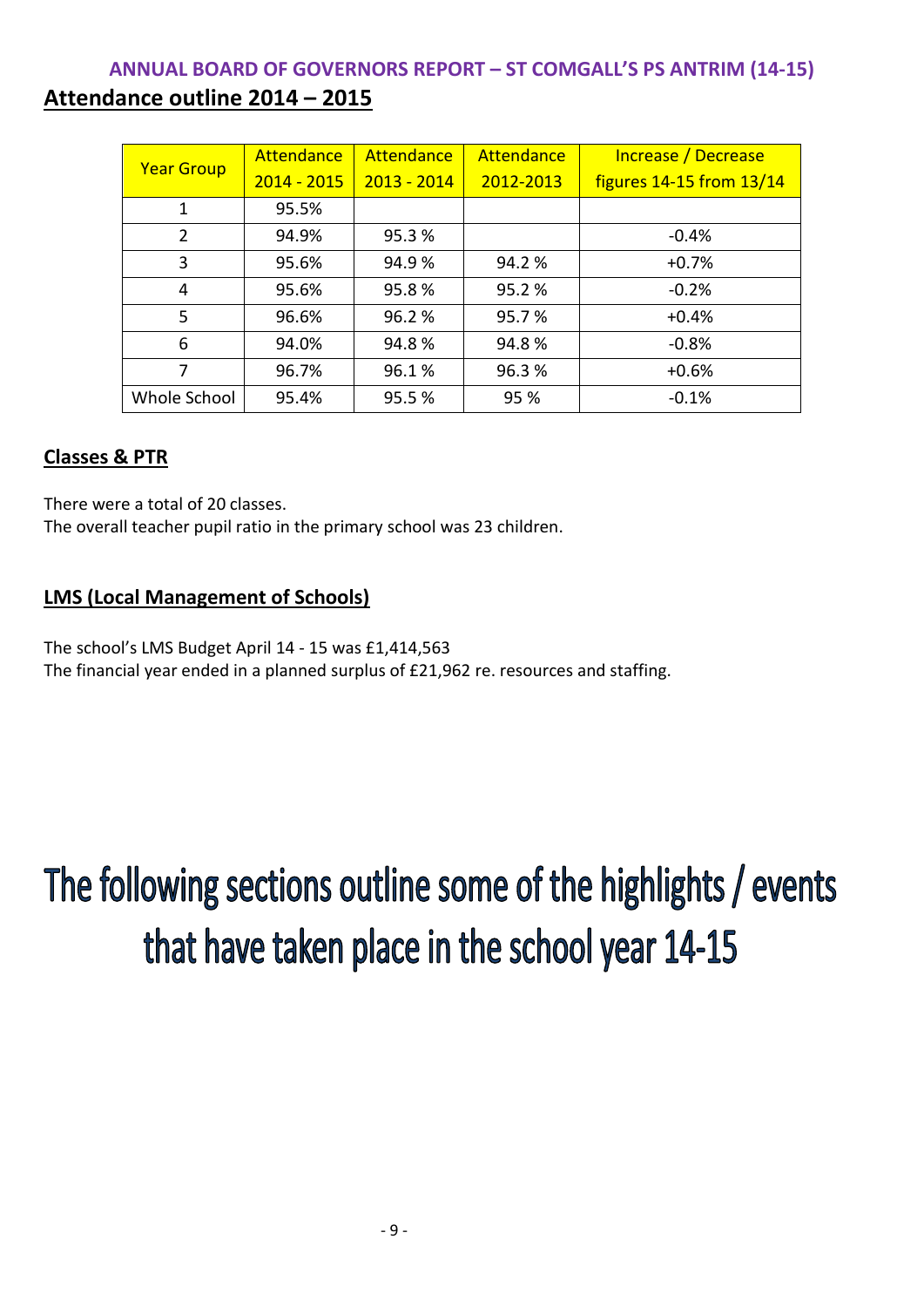# **Promotion of School Ethos**

#### Development of Religion Assemblies

This year we developed the opportunity for children to present information and topics related to both their Religion and Personal Development & Mutual Understanding Learning. The R.E. co-ordinator has liaised with all staff and every class was timetabled throughout the year to present in front of the rest of the school.

#### Mass for our school year.

Mass for all children and parents from year  $2 - 7$  took place in October. This Mass was well attended and a wonderful whole school celebration.

#### **Sacraments**

Parish organisational meetings took place for all sacramental year groups at parish level.

#### Year 2 Prayer Service – Harvest

Our Year 2 children & staff prepared a beautiful harvest prayer service for family members. The hall was filled to capacity as the children led everyone in prayer and song.

#### Anti-Bullying Week

The school stance on anti-bullying was raised again during a variety of activities and assembly throughout the school. E-safety and on-line bullying was also addressed both by local community police officers and a child protection sergeant who delivered clear messages to our children during assembly and our parents at an organised evening. Hopefully this led to safer on-line use.

#### Road of Hope

As always, the children and parents in St. Comgall's excelled as we sent 349 packed shoe boxes to Romania with our  $1<sup>st</sup>$  term charity 'Road of Hope'.

#### Christmas at School

Year 1 performed for the school, their family and friends, their show 'Whoops-a-Daisy-Angel'. It set out a beautiful and funny telling of the Nativity – a great hit for all! Junior Reception children performed at each presentation for their parents too.

#### Parish Carol Service

The pupils of KS2 led the Parish in a Carol Service – to assist with Parish preparation for Christmas.

#### Year 7 Retreat & Confirmation

Year 7 worked with all other parish primary schools to prepare for Confirmation, a great day was had by all.

#### Grandparents Day

A beautiful whole school Mass took place during Catholic School's Week. It focused on special people in our lives, namely grandparents. There was also a reception at school for Grandparents Day. Grandparents visited classrooms and spent time with their grandchild**.**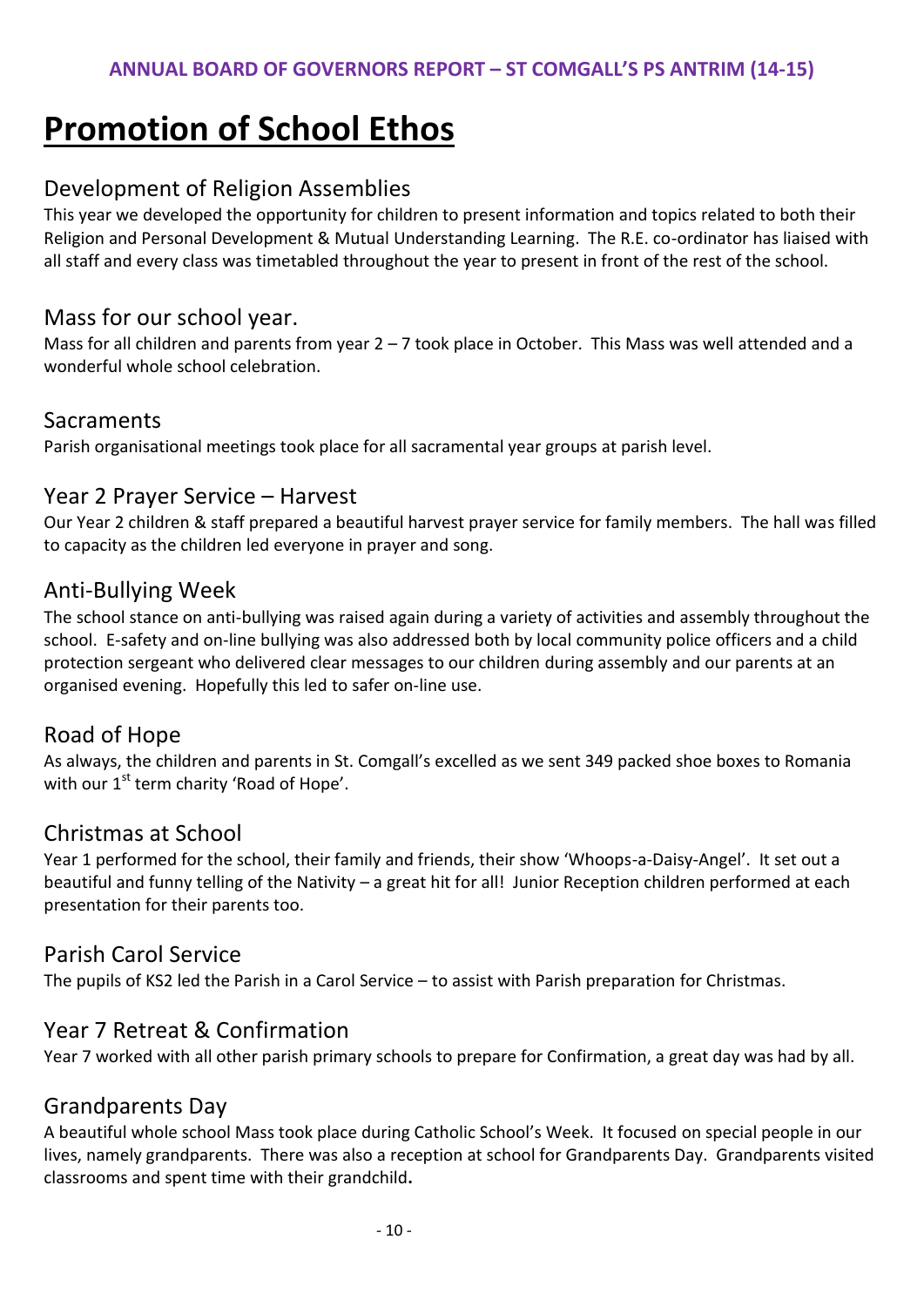#### Year 6 – Stations of the Cross

Children in Year 6 presented the Stations of the Cross prayerfully to the senior school and for their families. It helped everyone focus on the Easter Story. They presented it through song, prayer and reflection.

#### Peer Mediation Training

Mrs Hannigan and Mr McLaughlin attended Peer Mediation Training. This is a process by where children are trained in helping to solve issues in the playground. Further training will take place in the new term and hopefully rolled out with year 6 and 7 pupils**.**

#### First Holy Communion

This Sacrament, celebrated by Fr. Emerson, was a beautiful ceremony. Due to the time of year we moved the reception to the Parish Centre and this seemed to work well for all involved.

#### Leavers Mass

Seven years at St. Comgall's came to a very fitting close as our Year 7 pupils prayed a final Mass together. Following the Mass, all pupils were presented with their Record of Achievement and some memories of their time through Primary School.

## **Curriculum Development**

#### New Planning

In our August staff development days, all staff embarked on new planning formats for curriculum. Detailed fortnightly planning has now been embedded across the school. This move is to allow staff to work at planning for all areas – linking learning to schemes and allowing for differentiation.

#### European Day of Languages

Whole school celebration of European Day of Languages where class were allocated a country and were allowed to dress in the colours of that country's flag. Children learned words in different languages and an assembly to celebrate diversity in Europe took place.

#### P.1 Parent's Curriculum Night

The P.1 parents were invited to a curriculum evening to outline learning and support strategies. This was well attended and we evaluated its usefulness. High percentage of approval from the parents who responded.

## Maths Week  $13^{\text{th}} - 17^{\text{th}}$  October

Children across the school were exposed to Maths in a variety of ways, opposed to the norm, to celebrate Maths week. Children used a variety of on-line learning tools and worked hard at improving their mental maths during the week.

## ICE – BRIDGE 16<sup>th</sup> October 2014

Year 7 became construction engineers for the day when they build a real suspension bridge in the school hall. Engineering experts talked to the children about construction and helped them build it. The final test was being able to walk across the bridge when it was built.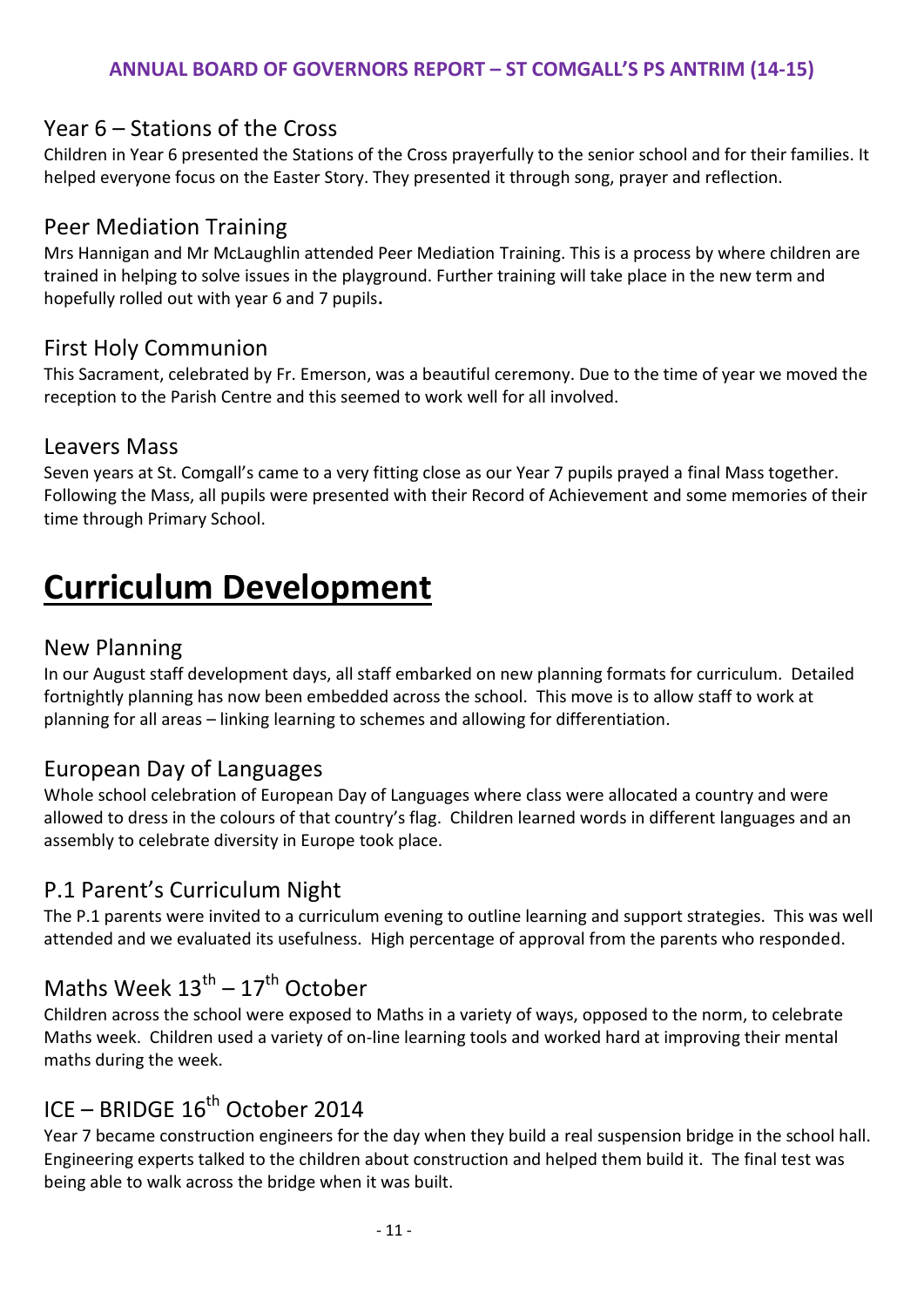#### Drama

Image Musical Theatre visited the school on  $10<sup>th</sup>$  October to allow KS2 pupils a magical experience of live performance of a well -known children's novel. A successful day for all.

#### Time to Read

Our business in the community link with the Time to Read volunteers, kicked off again this year on  $2^{nd}$ October. Six children received reading support from these dedicated volunteers throughout the year.

#### Parent/Teacher Consultations

From  $3^{rd}$  –  $7^{th}$  November all pupils in years 2 -7 had their parents invited to a consultation with their class teacher on progress. During this week all pupils will go home at 2pm.

#### Development of Primary Movement

Miss Reynolds teacher attended 3 days of training in November 2014 to up skill herself on Primary Movements which will be disseminated to all Foundation and KS1 staff in the new academic year**.**

#### SEN – CPD

Mrs O'Neill and Mr McShane completed their course in SEN CPD. Mr McShane completed his section to Masters Level. The skills obtained should enhance SEN provision throughout the school.

#### Planning for Literacy/Numeracy/Unde**r** View Themes

All teachers have revised their planning for Literacy and Numeracy. Staff development sessions allowed teachers to reflect on how they plan for under view planning their themes and topics. Planning is now enhanced for all the children across the school.

#### New SEN/IEP's

To assist our children with their development, Mrs McIntyre led the whole staff in training relating to new review documents and I.E. Plans. All new formats are now up and running and teachers reviewed them during the April IEP Review meetings**.**

#### IDS Training for Classroom Assistants – 14/4/15

All Classroom Assistants worked with our IDS officer to extend their skills on how to work with children who have English as a second language.

#### IDS Training for Teachers

All teachers were involved in training with the IDS staff in how to make clear links between levels of CCEA progression and the C.E.F.R. framework we use to level pupils.

#### Music Scheme of Work

A new music skills scheme has been developed to support the delivery of music in all classrooms. A new online commercial scheme 'Music Express' was purchased and each teacher can access it in their classroom. This will support the delivery of the NIC requirements for music.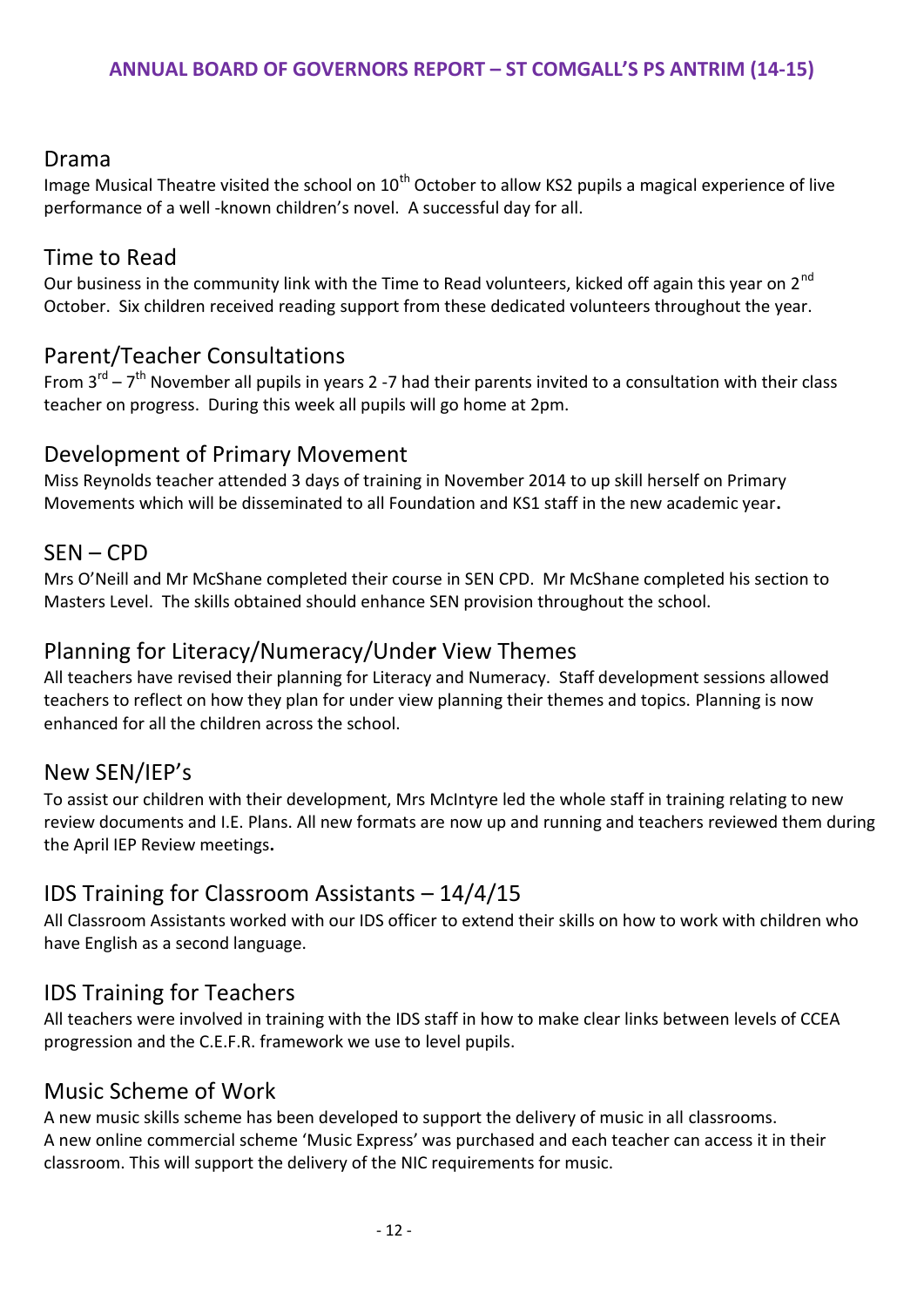After reviewing current practise for instrumental tuition, it was felt that the number of children being offered tuition was extremely limited due to allocation of peripatetic hours from the Education Authority. In order to extend tuition, additional funding of £1598 was sourced. With this funding, 15 violins and 6 flutes were bought. It is envisaged tutors will be sought for instrumental tuition for the academic year 2015/16

#### CCEA Moderation of ICT – Principal

During the week of 23 March, Mr Matthews worked with the Curriculum and Assessment Council in his role as Moderator for ICT. Part of his work is setting the standard for ICT across Northern Ireland in relation to the expected outcomes for Primary aged pupils. His work ensures that standards are set and met – working in line with disciplines in other areas of the curriculum (Communications and Using Maths). This work feeds into the standards that are set here in St Comgall's.

#### PE & Scheme Development

Mrs O'Neill and Mr Phillips have worked on a PE scheme development for P1.-P.7. They are ready to present teachers in the next academic year.

Ulster Council Coach worked with the teachers and pupils in primary three. The children thoroughly enjoyed their lessons and the teachers were able to help with lessons and get ideas to help them to deliver games to subsequent classes.

Alfie Hannaway worked with the primary 5 classes on fundamentals of movement and Gaelic skills throughout term two and three. As well as working with the children the two teachers, Mrs Duffy and Mr McShane gained their Foundation Coaching Award in Gaelic.

#### Year 7 Carlingford Adventure

Children in Year 7 attended a residential in preparation for their transition to post primary. This year they had the experience of the new 'SkyPark' of zip lines, obstacle courses and water.

#### Sports Days

Two very successfully sports days took place on 21<sup>st</sup> and 22<sup>nd</sup> May. We kept our carnival team approach and each day was attended by many parents and grandparents. The children had a great time and went home exhausted!

## Ipad Training  $-27$ <sup>th</sup> May

Teachers received I-pad technology training, following the purchase of an I-pad for every teacher to enhance teaching and learning.

#### Willy Wonka JR – End of year show!

A wonderful celebration for our years 7's as they presented a glittering array of songs for the primary school adapted show of Charlie and the Chocolate factory. It was staged over 2 nights in the school assembly hall and they played to a full audience each night.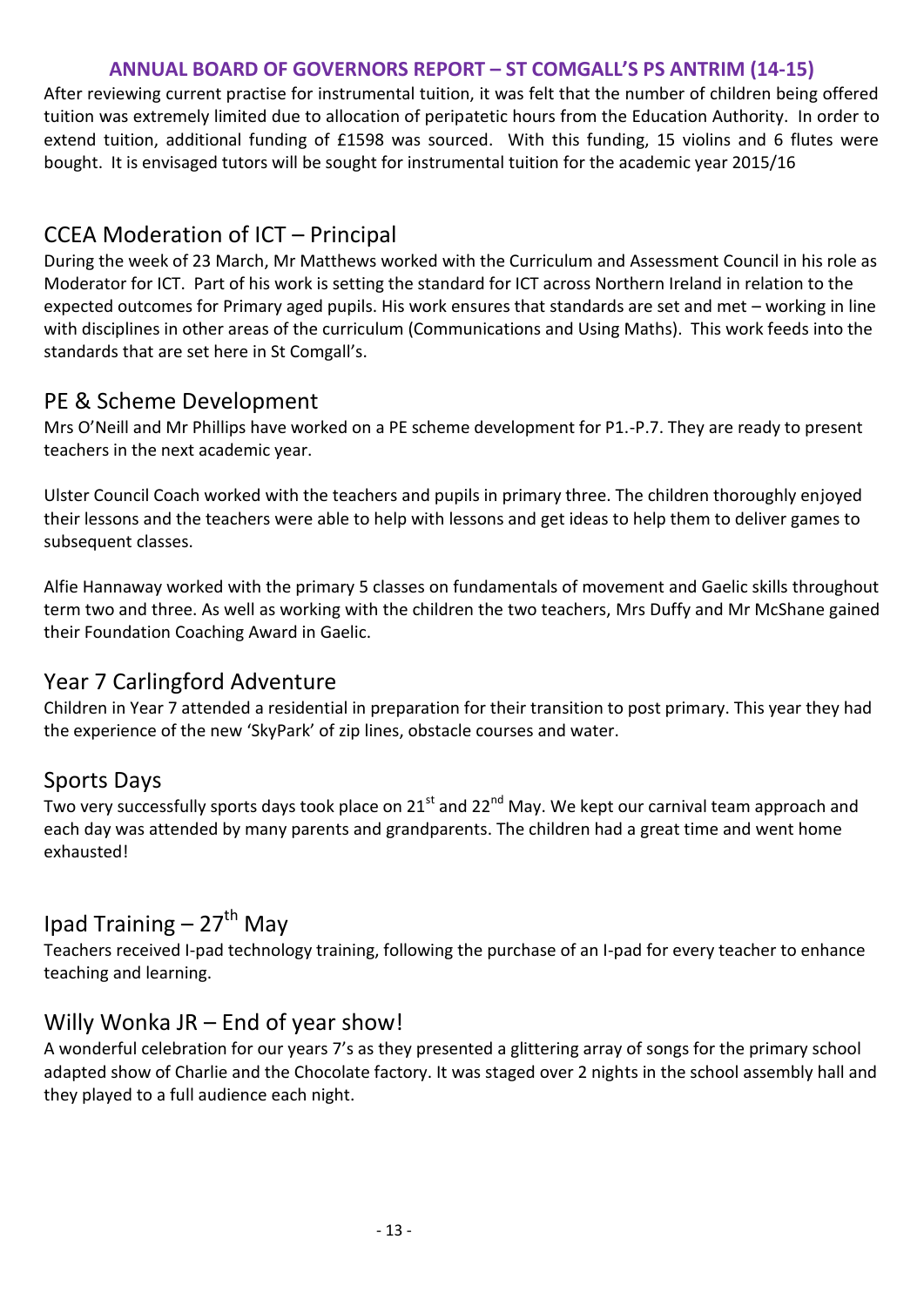## **Leadership and Management**

#### New Windows

New double glazed school windows have been placed in the stair well of the senior building. This replaces old metal framed, single glazed windows

#### Appointment of Staff

- Appointment made of a permanent teacher for KS1. Successful candidate Mrs O'Donnell
- Appointment of 2 maternity leave posts Maternity Cover – Miss Neill & Mrs McGrath

#### School Vision

All staff (teaching & non-teaching), children, parents and Governors were involved in an analysis of needs leading to the creation of a new visionary guiding document "Our School Vision. It has been agreed and adopted and the new school visionary statement has been agreed as

"With Faith, Family and Friends.....anything is possible!"

#### Playground Training

School has invested in training from 'PlayBoard' - an outside agency with expertise in developing playgrounds. All teaching and non-teaching staff where included in the training. Work was on-going in this area throughout the year.

#### Flu Vaccinations

The school nurses were in school for one week and administered flu vaccine to any pupil from Year  $1 - 7$  who had parental permission

#### Work Experience

The school has accommodated five work experience pupils during the year.

#### Admissions

The Board of Governors and leadership team of the school have been working in conjunction with CCMS and other parish primary schools to try to resolve the situation in relation to losing Junior Reception as the school is too full now to accommodate it. Following extensive work, it was agreed that Junior Reception would cease to operate from the end of June 2015. This has been the case. Admissions to St Comgall's will only now operate at year 1 level and will not include applications for Junior Reception pre-school.

#### **Open Enrolment**

School enrolment closed on  $14<sup>th</sup>$  January and the school has 59 fresh P1 applications + 24 across, giving us 83 pupils for P.1 in September 2015.

#### Designated Teacher

Mrs McIntyre completed Designated Teacher training and then fully assumed the role of Designated Teacher – on completion of her training Mr Matthews moved back to the roll of Deputy Designated Teacher once this occurred.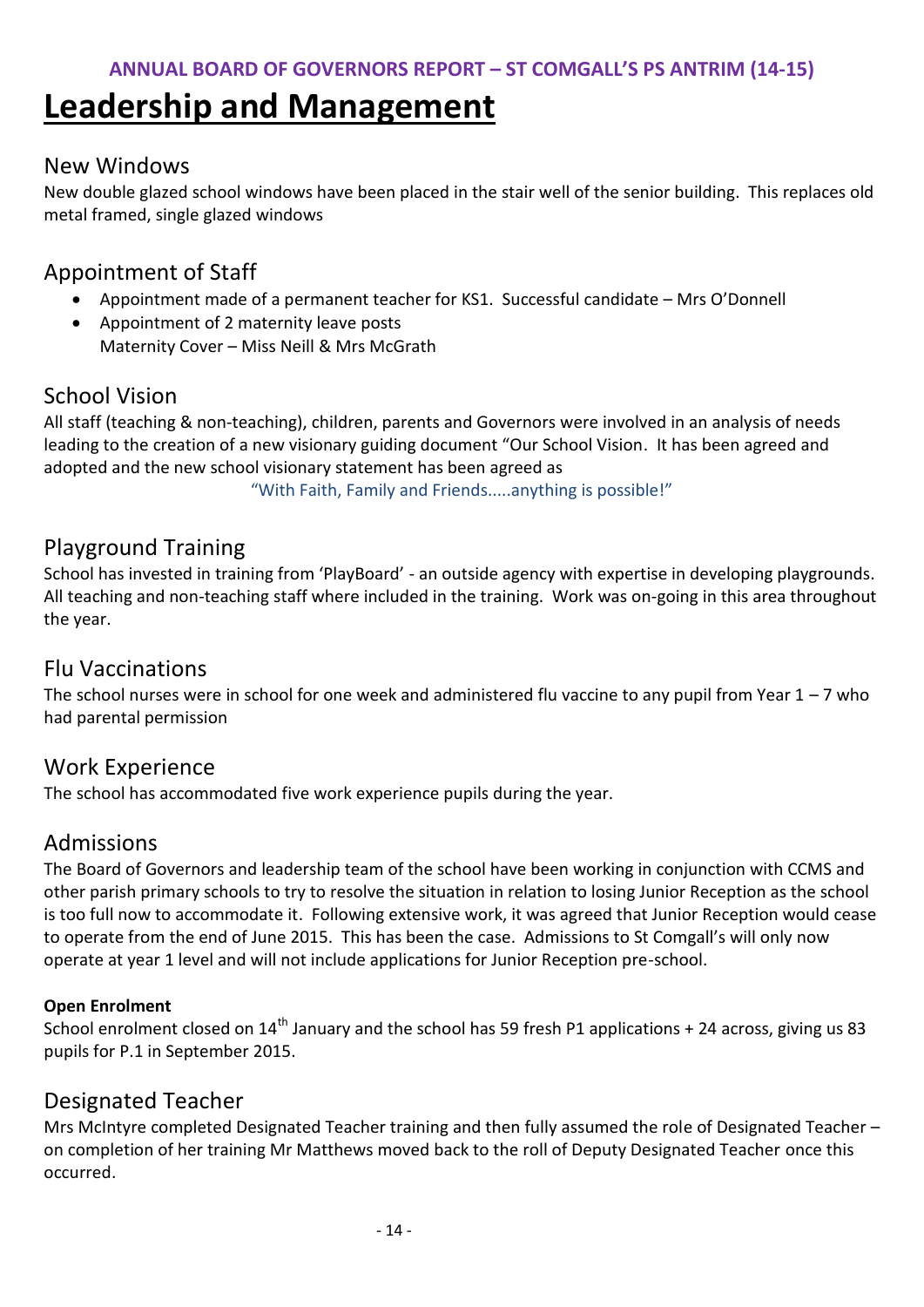#### New School Fundraising Group

Established in term one – have successfully raised almost £10,000 with their Christmas Jumper Day, Chick Flick Night and night at the races. A fantastic hardworking group whose money will go to enhancing the provision for all pupils in St Comgall's.

#### PRSD and Induction/EPD

All staff had their PRSD/Induction/EPD visits carried out by either Mr Matthews or Mrs McIntyre in the week beginning  $9<sup>th</sup>$  March. All observations were successfully completed with development and CPD as a byproduct of the process.

#### Safeguarding

As part of upgrading our safeguarding procedures, new Child Protection boards were placed in both buildings for all pupils. In addition, we are placing a staff photo wall – in line with good practice.

#### Review of Report Structure

Following staff and parent audit, the teachers reviewed and re-worked our annual End of Year Report. New reporting structures were set up and were trialled with all parents this year. A copy of the audit results are appended for all parents (APPENDIX 1) – with almost a 100% return on audit results. Some information provided by parents in relation to improving the report will be acted upon for the next academic year.

#### Monitoring and Evaluating

The writing/math planning development that has taken place this academic year has been monitored and has shown that all staff have taken on board the new developments and as a result, our children are being exposed to a wider set of experiences.

#### SEN Transition Pre-School – P.1

Mrs McIntyre and Mrs McCaughan attended training on best practice in relation to transition to P.1. Some useful strategies have been implemented.

#### Moving Forward Together (Shared Education)

Mrs Hannigan attended a training workshop to make a bid (with Antrim Primary School) for Shared Education Funding. This has been granted successful for joint working over 3 years.

#### Vice Principal Induction

Mrs McIntyre successfully completed her Vice-Principal Induction year with Regional Training Unit.

#### PGCE Student Placement

We facilitated a 9 week placement for a PGCE student teacher. She achieved a Grade 1 for her practice, with Mrs Hannigan acting as associated tutor for Cumbria University.

#### Appointment of Newcomer Teacher

Miss O'Sullivan was appointed to St. Comgall's as the Newcomer teacher. The school and pupils welcome her expertise in the area of language acquisition - for the support of our Newcomer children.

#### P1 Induction – 19 June

All new P.1 children and parents were successfully inducted into school.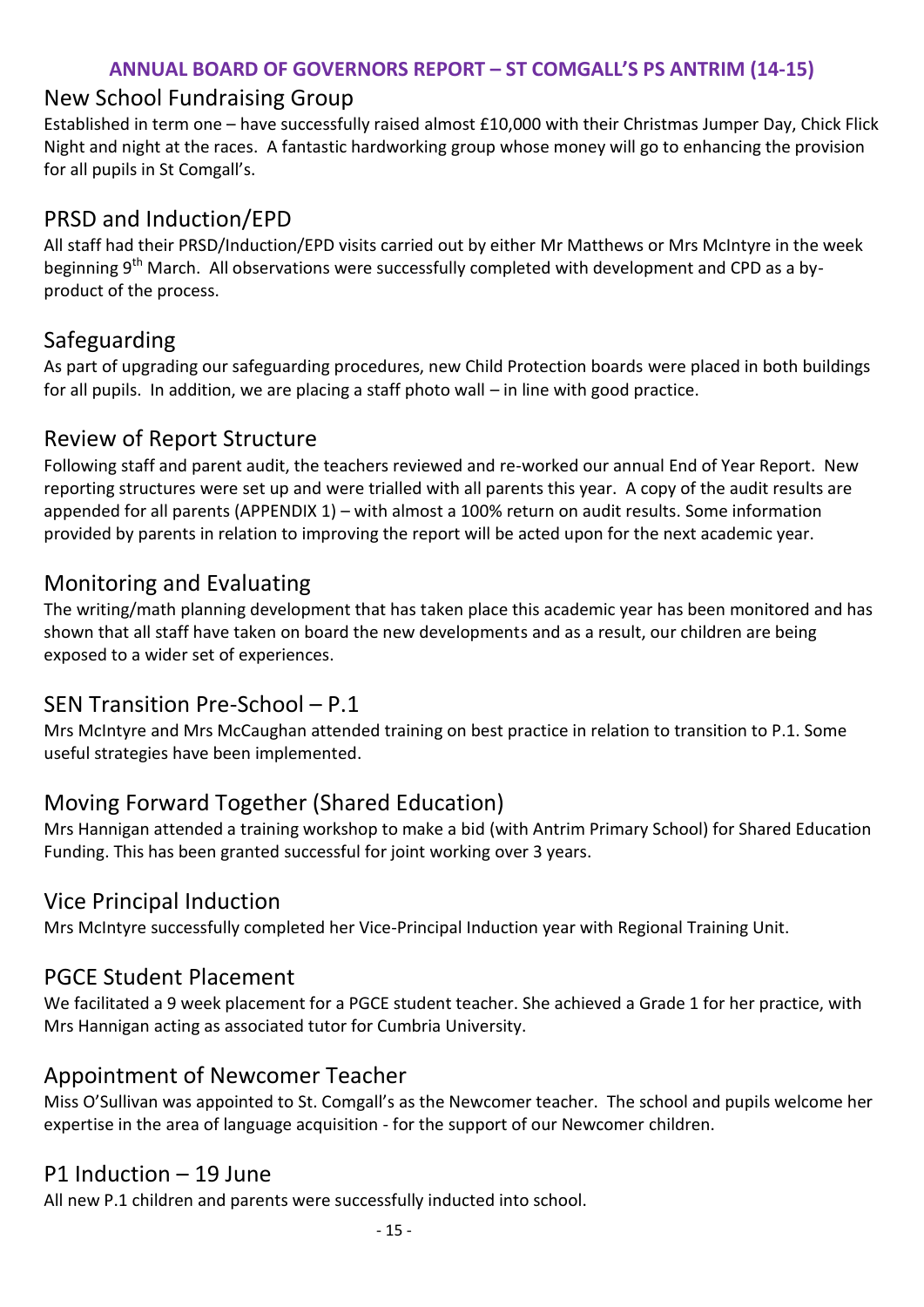# **Local and International Links**

#### Peace Proms

Our school choir participated in the Peace Proms on Sunday 8<sup>th</sup> February. The choir joined 3,000 other pupils to form a choir for a Cross-Border Symphony Orchestra. A wonderful day for all pupils.

#### German School Visitors

Our German partner school visited from 24 – 31 March. They had 5 staff and 30 pupils. The week was very successful with high level interaction with our year 7 pupils. A successful continued partnership.

#### Children involved in a variety of activities in the local and wider community.

- 1. P.5's were orienteering in Crumlin Glen.
- 2. Football team took part in the Large Schools' Football League.
- 3. Whole school involvement in a Spring Clean.
- 4. P.2 visited Carrickfergus Castle as part of their WAU topic.
- 5. P.7 took part in the PSNI 'Bee Safe' project.
- 6. P.1 went to the Antrim Garden Show
- 7. Swimming Gala Success for St. Comgall's
- 8. P.7 worked with Childline.

### 2<sup>nd</sup> Green Flag success

Our school was successful in securing our 2<sup>nd</sup> Green Flag following a school visit and assessment which involved Mr Henry and our school Eco Team.

#### Website Launch 2014

Website was set up and launched successfully in term 1 - stcomgalls.co.uk

Pupils were shown website and guided through it by their class teachers. Parents were informed via the school newsletters and email/text service when the website was launched and have been regularly reminded to check website for information about what is happening in school.

Parents and community can and have successfully accessed the website. This is evident through the web hit counter. Positive comments have been received, one example was an email from a parent read: *After hearing about the school website from my daughter, I decided to go on and have a look. I was very impressed by the up to date information, such as holidays, events and even school meal menus. Easy navigated, even from a mobile device. Keep up the good work, Thanks!*

#### After School Activities (including extra-curricular activities)

Children were surveyed in relation to after school's clubs. Their responses stated enjoyment and happiness of current provision in 2014/15. Primary 6 and 7 children requested netball and athletics coaching. This was fully achieved in Term 2 and 3 by successful coaching from Mairead Connolly and Dean Adams.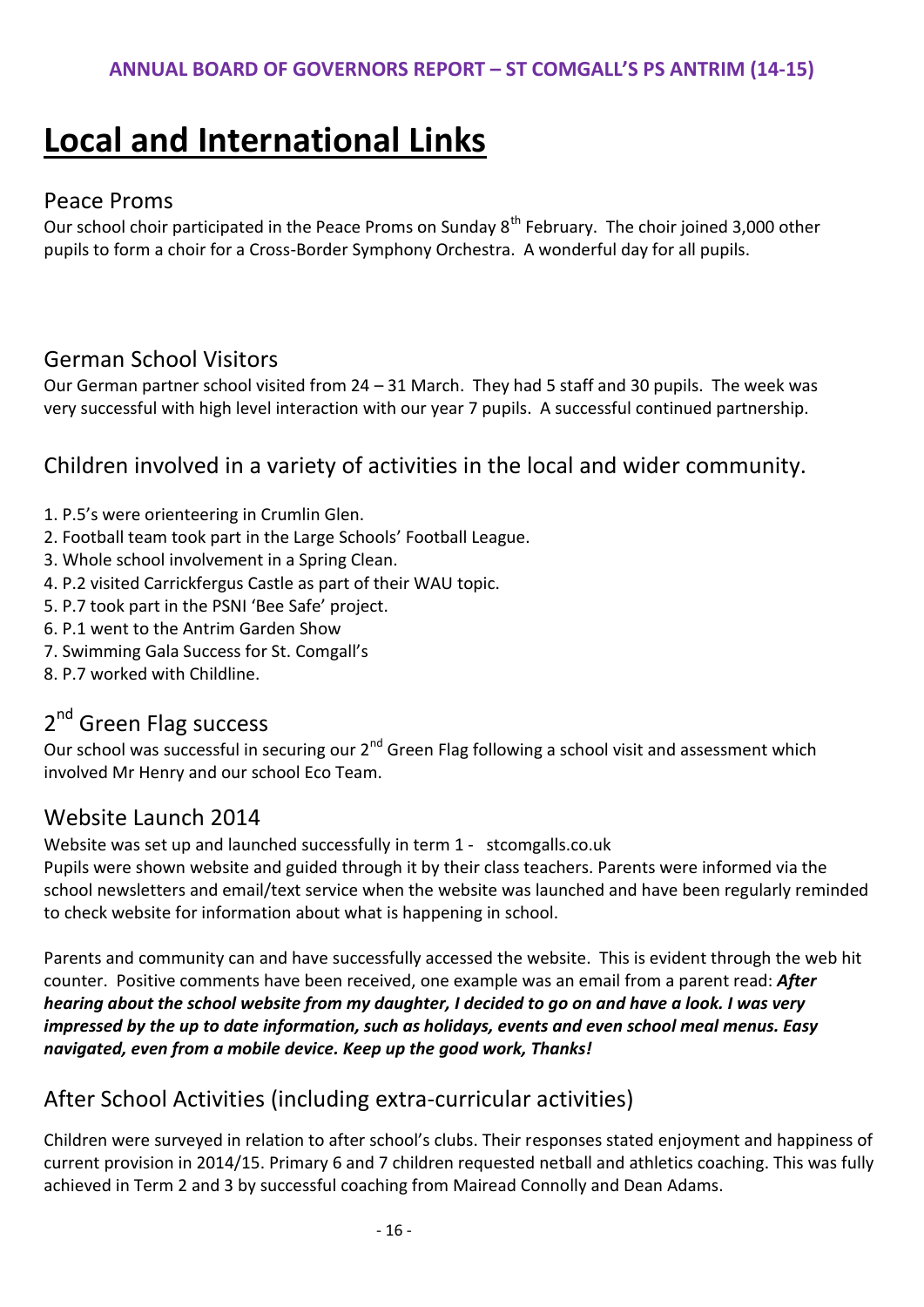- Additional clubs added this year included: Mixed Gaelic, Cycling Proficiency, Netball, Athletics, Soccer, Fundamental games.
- Number of children attended clubs increased in each year group; Primary 3-60 pupils, Primary 5-42 pupils, Primary 6-48 pupils, Primary 7-51 pupils.
- The children in school teams were also exposed to a number of competitive opportunities including Cumann na mBunscol Gaelic tournaments, Crumlin soccer tournament, Soccer match at Antrim Primary, Triathlon, Sports hall Athletics, and Swimming Gala.

Successful programme of after school activities too place: See table below;

|                                 | Term 1                     |                        |
|---------------------------------|----------------------------|------------------------|
| <b>Activity</b>                 | <b>Year Groups</b>         | <b>Club Leaders</b>    |
| <b>Mixed Gaelic</b>             | 5,6,7                      | Mr Philips             |
|                                 |                            | Mr McShane             |
| Orchestra                       | 5,6,7                      | Mrs McCaughan          |
|                                 |                            | Ms McAllister          |
| Art                             | 5                          | Mrs O'Donnell          |
| German                          | 6                          | Ms Gallagher           |
| <b>Mixed Gaelic</b>             | Term <sub>2</sub><br>5,6,7 | Mr Philips             |
|                                 |                            | Mr Jones               |
| Orchestra                       | 5,6,7                      | Mrs McCaughan          |
|                                 |                            | Ms McAllister          |
| Knitting Club                   | 5                          | Ms Neill               |
| Irish                           | $\overline{7}$             | Mrs Walsh              |
|                                 |                            | Ms McMullan            |
| Tin Whistle                     | 6                          | Ms Reynolds            |
| Netball                         | 6,7                        | <b>Netball Coach</b>   |
|                                 | Term <sub>3</sub>          |                        |
| Art                             | $\overline{7}$             | Mrs O'Donnell          |
| French                          | 7                          | Mrs O'Neill            |
| Orchestra                       | 5,6,7                      | Mrs McCaughan          |
|                                 |                            | Ms McAllister          |
| Soccer                          | $\frac{6,7}{7}$            | Mr Jones               |
| <b>Cycling Proficiency</b>      |                            | Mr Philips             |
|                                 |                            | Mr McShane             |
| Netball                         | 6,7                        | <b>Netball Coach</b>   |
| <b>Athletics</b>                | 6,7                        | <b>Athletics Coach</b> |
| <b>Fundalmental Ball Skills</b> | $\overline{3}$             | Mr Henry               |

#### **After School's Clubs outline for the year**

\**Ongoing throughout the year*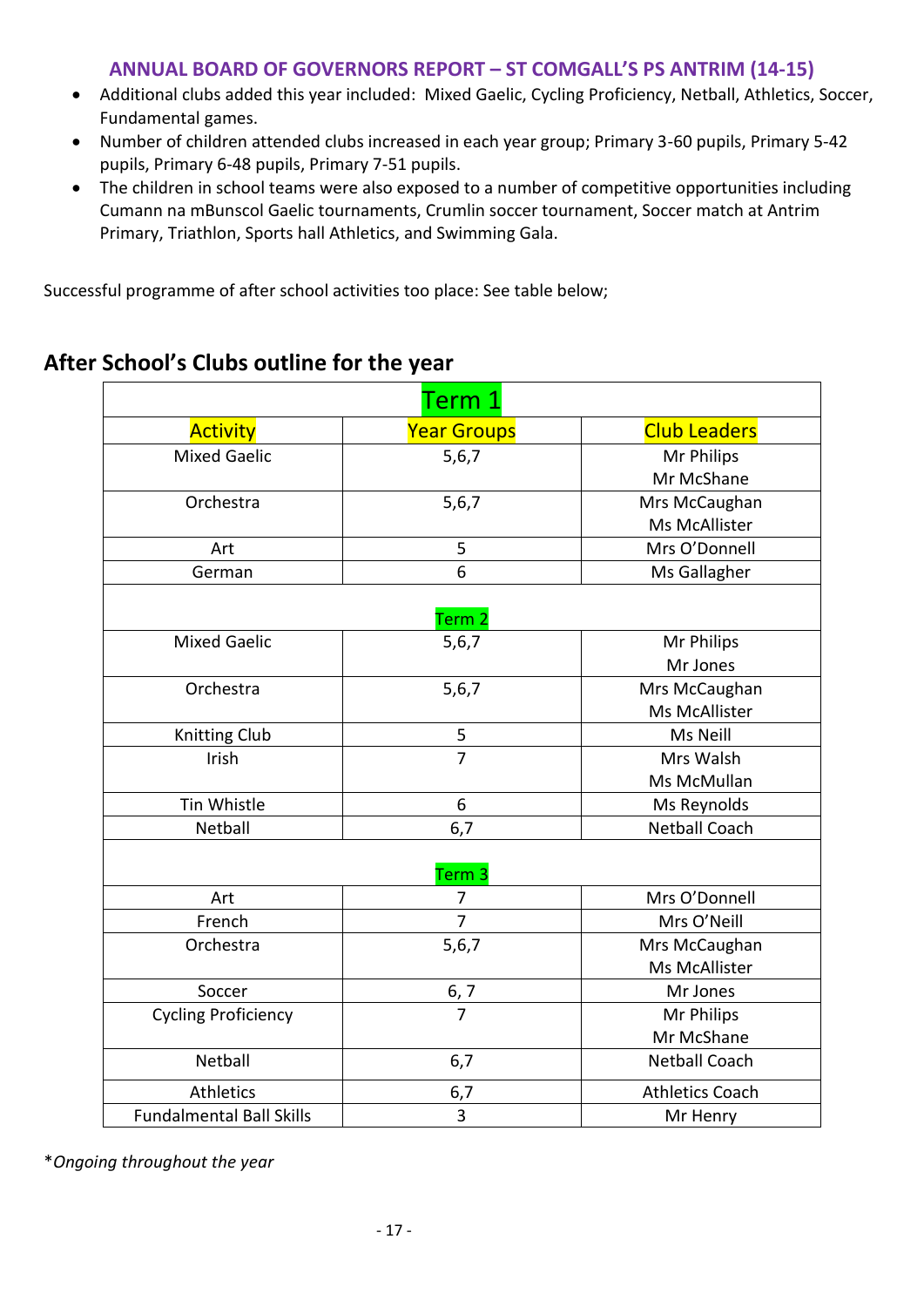#### **Fundraising Information 2014-2015**

The kindness and generosity of the children and parents of St Comgall's is well known, below is a snapshot of some of the fundraising for school and charity.

| <b>CHARITY (1 Charity per term)</b>     | <b>AMOUNT</b> | <b>DATE</b> |
|-----------------------------------------|---------------|-------------|
| Xams Jumper day (in lieu of staff gift) | £942.25       | Term 1      |
| <b>Trocaire</b>                         | £1435.99      | Term 2      |
| Chick Flick and Night at the Races      | £9134         | Term 3      |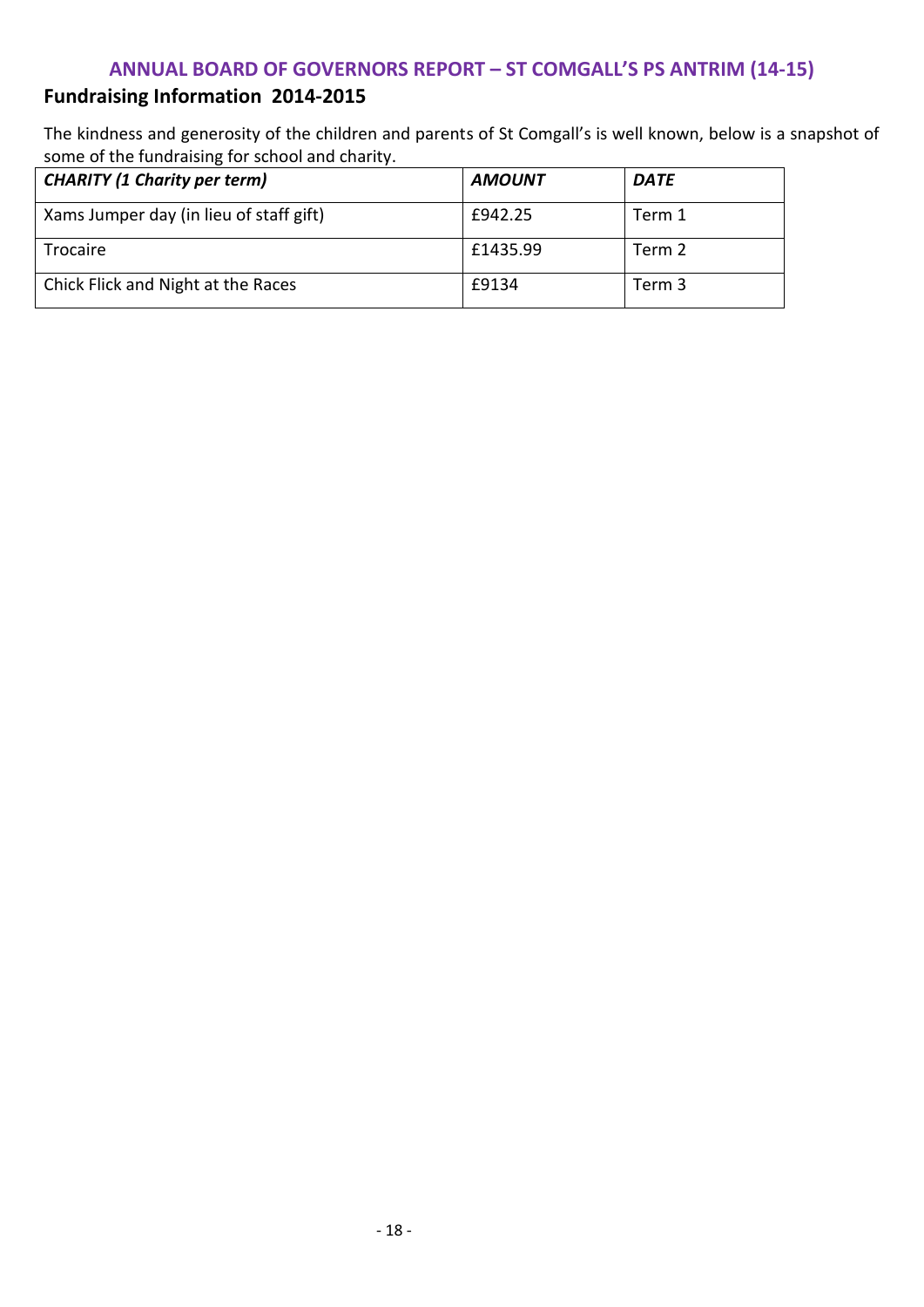#### **ANNUAL BOARD OF GOVERNORS REPORT – ST COMGALL'S PS ANTRIM (14-15)** Appendix 1: Synopsis feedback from report template change June 2015.

#### **Summary**



#### Please indicate which year group your child is in

#### The PROGRESS of my child in Communication and Using Mathematics is easily identified.



| <b>Strongly Agree</b> | 134 | 36.9%  |
|-----------------------|-----|--------|
| Agree                 | 214 | 59%    |
| <b>Disagree</b>       | 7   | 1.9%   |
| Strongly Disagree     | 5   | $14\%$ |
| Don't Know            | 3   | 0.8%   |

#### The NEW REPORT provides useful information which ACCURATELY reflects my child and their learning journey.



| <b>Strongly Agree</b>    | 151 | 41.6% |
|--------------------------|-----|-------|
| Agree                    | 186 | 51.2% |
| Disagree                 | 12  | 3.3%  |
| <b>Strongly Disagree</b> | 4   | 1 1%  |
| Don't Know               | 10  | 2.8%  |
|                          |     |       |

Data about the pupil (eg class, teacher, year group, % attendance etc) is clearly and concisely displayed on the new REPORT.



| 208 | 57.3% |
|-----|-------|
| 148 | 40.8% |
| 2   | 0.6%  |
| 3   | 0.8%  |
| 2   | 0.6%  |
|     |       |